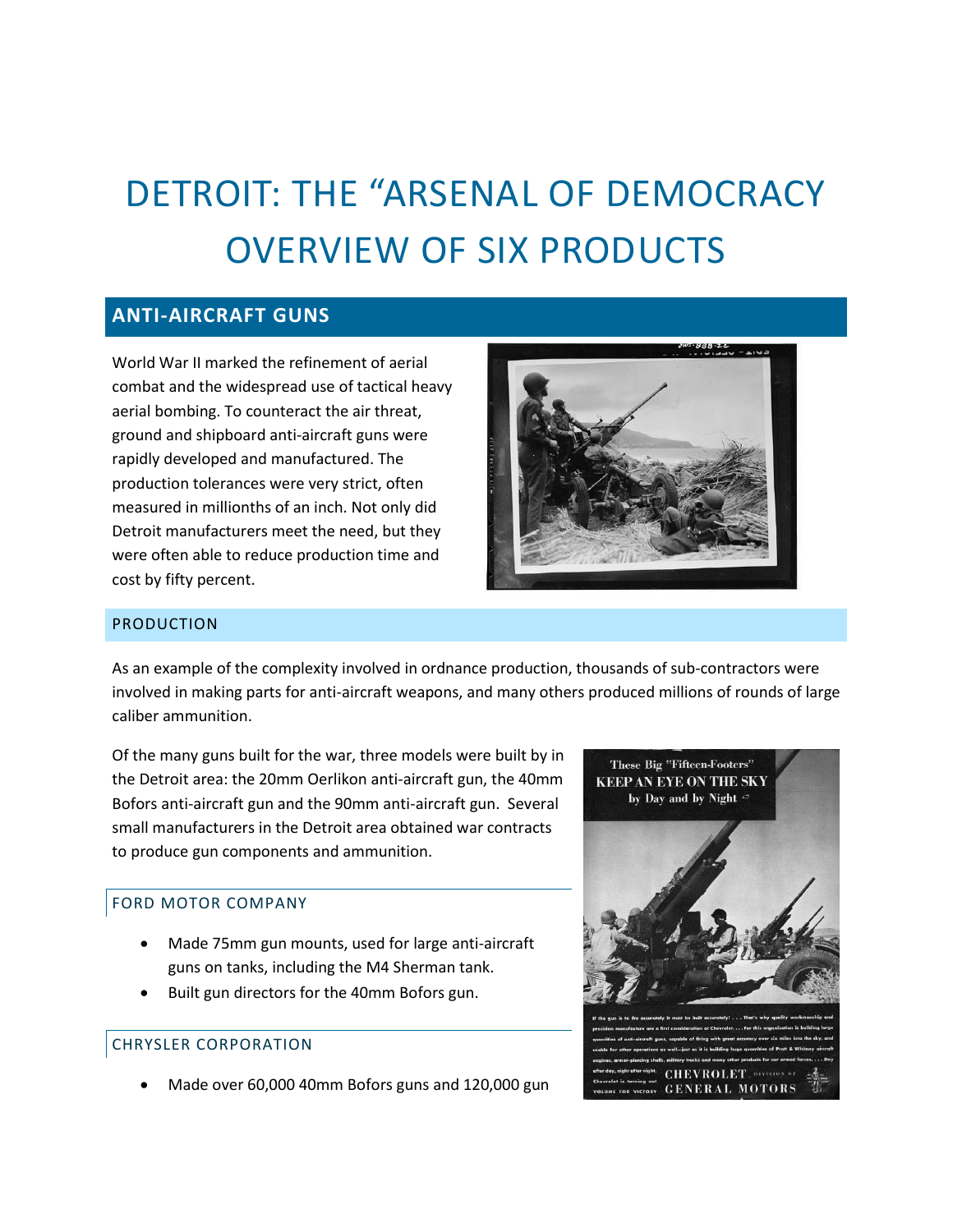barrels at various plants, including the Jefferson-Kercheval arsenal, the Highland Park plant and the Plymouth plant. In total, 11 Chrysler factories were involved in making and assembling the guns.

- Chrysler also involved 2,000 subcontractors in 330 cities to manufacture parts and ammunition.
- Due to the complex design and tight production variances of the Bofors gun, it took the Swedish inventors 450 man-hours to build one gun. Chrysler streamlined production by developing interchangeable parts and applying assembly line techniques, dropping build time to 10 manhours.

#### GENERAL MOTORS

- GM's Pontiac division produced 20mm Oerlikon anti-aircraft guns and 40mm Bofors field guns.
- GM's Chevrolet division built over 2,000 90mm guns.

#### USE

The United States Navy began using the European-developed 20mm Oerlikon gun on its ships in 1942. They worked better than heavier guns in tracking targets at short ranges. As the war progressed and aircraft technology advanced, the gun proved to be ineffective against heavy war planes and Japanese kamikaze attacks.

Originally developed in Sweden, the Bofors 40mm was one of the most popular medium-weight antiaircraft guns used during World War II. Both the western Allies (Great Britain, France, the Soviet Union, China and the United States) and the Axis powers (Germany, Italy and Japan) used variants of the gun. On naval vessels, two guns often were placed on one mount. The Navy used the gun to cover water landing operations, firing against ground cover. The Bofors gun was also the primary weapon used by PT boats against lesser ships and airplanes.

The 90mm gun was the largest of its type and it was used for both anti-aircraft and anti-tank purposes. It was the U.S.'s primary anti-aircraft gun from just prior to the opening of World War II to the 1950s when most anti-aircraft artillery was replaced by guided missile systems. As the war progressed, they were fitted with searchlights for night attacks, and later were mated with radar units and automatic gun directors that made this gun the most accurate anti-aircraft weapon of the war.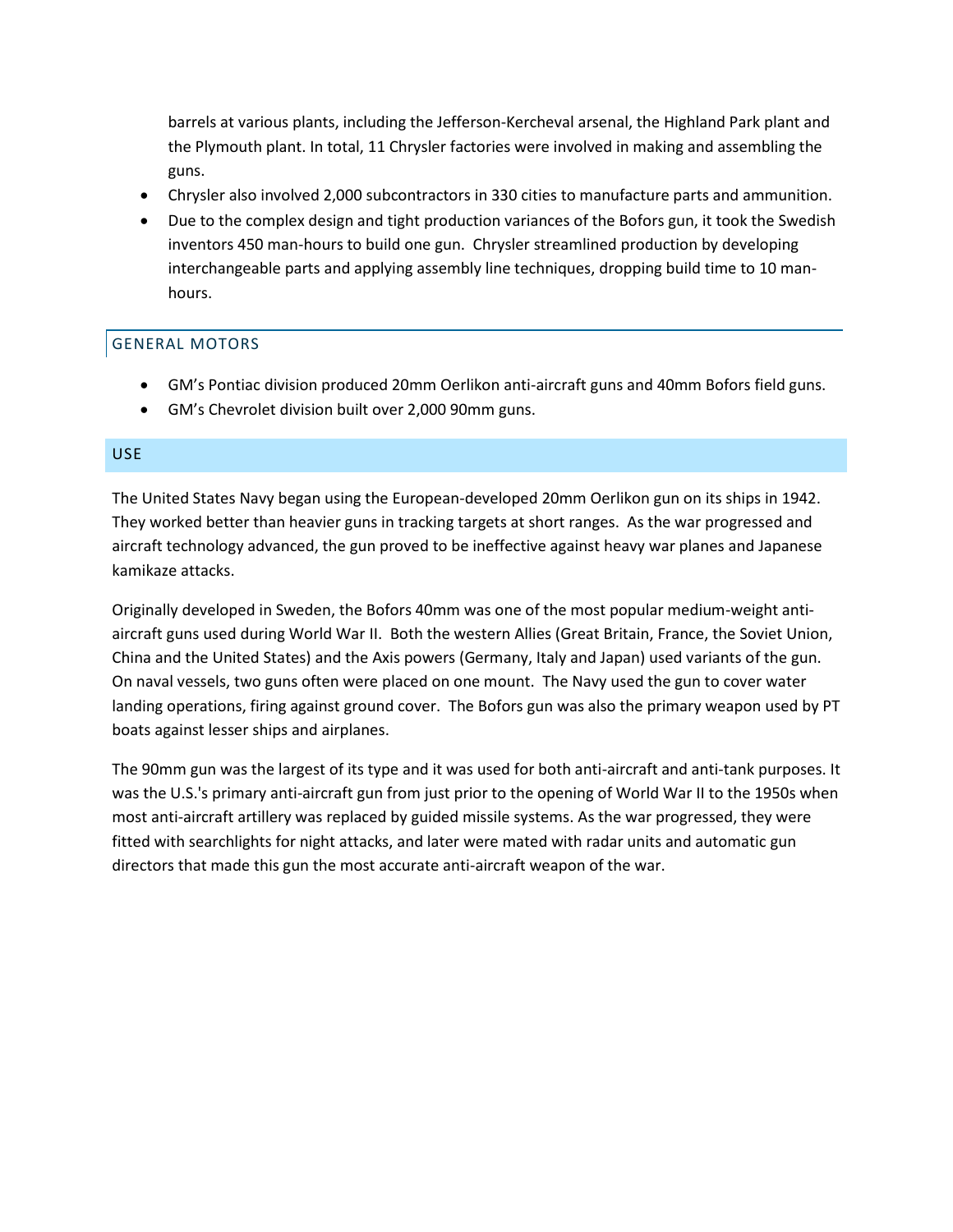# **B-24 LIBERATORS**

During World War II, factories around the United States built approximately 18,500 B-24 bombers. It was the most widely produced bomber during the war, surpassing the more popular B-17 by 6,000 aircraft. There were multiple variants of the B-24. The Ford Motor Company's Willow Run Plant initially produced B-24 D



and B-24 E Liberators, and then the better-designed B-24 H by 1944.

The B-24 initially was less popular than the earlier B-17, which was easier to fly in formation. However, the B-24 had a higher top speed, greater range and a heavier bomb load. The B-24 went through several design changes throughout the war. Two models were built in the Detroit area.

#### PRODUCTION



In only five months, an Ypsilanti farm field became the largest factory in the world. Designed by Albert Kahn, this Ford-managed facility was built with one purpose – to build bombers. Nearly one quarter of the B-24 "Liberators" produced during World War II were built at the Willow Run Plant.

Aircraft manufacturing proved to be the greatest challenge to Ford's assembly line process. The tooling tolerances were very fine, and the machines were vastly more complicated than an automobile. The average

Ford car had 15,000 parts. The B-24 had 100,000 parts and 300,000 rivets. It took nearly two years to begin production, but gradually the plant was able to produce one bomber an hour, and cut the cost by forty-three percent.

Besides 8,685 B-24s, Detroit's greatest contribution to the air war was the design and production of millions of engines, parts and sub-assemblies for planes of all kinds.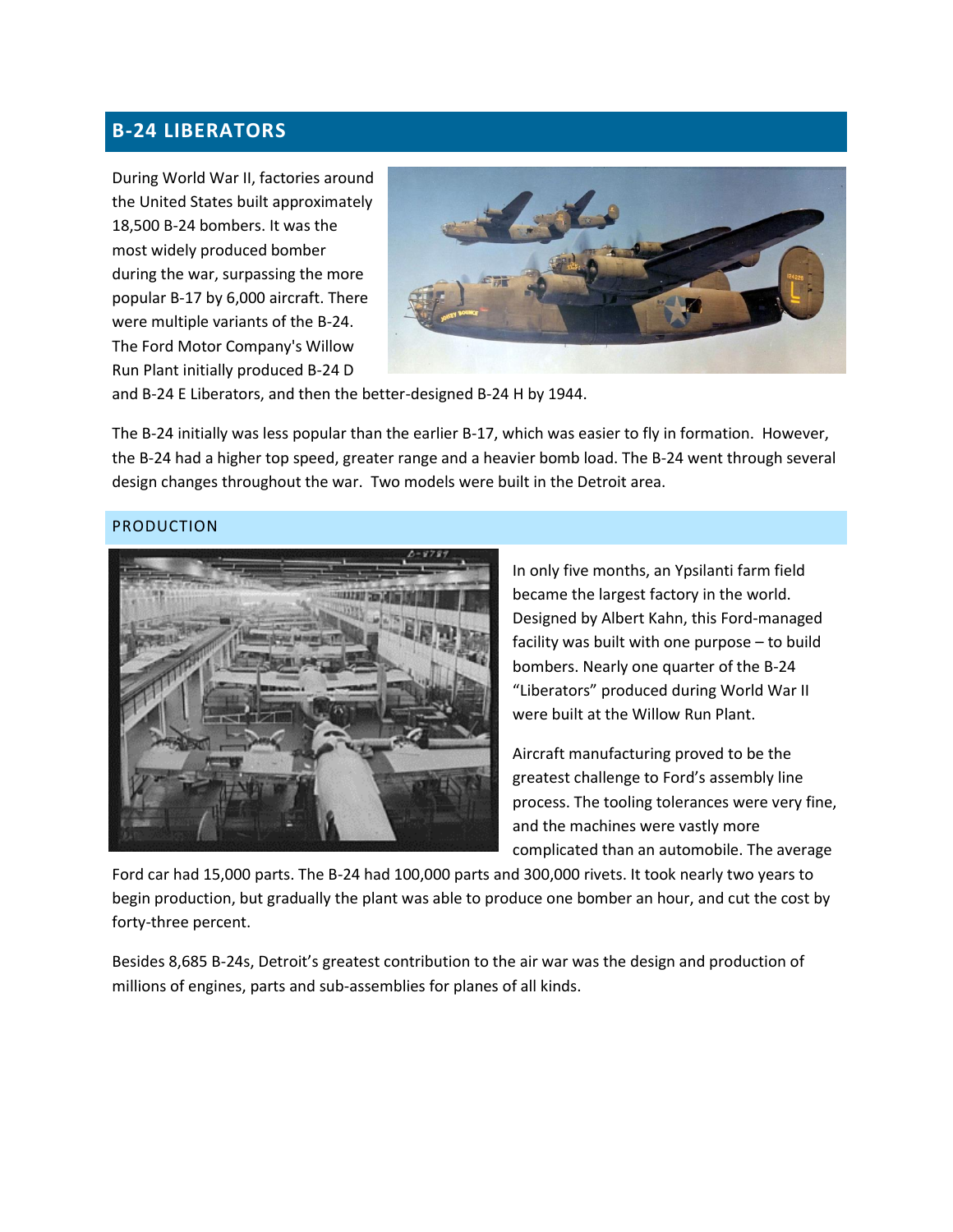#### FORD MOTOR COMPANY

 Besides the B-24s and millions of engine parts, Ford built about 4,200 plywood gliders that carried troops into France on D-Day. These were built at the company's Kingsford plant in the Upper Peninsula.

#### CHRYSLER CORPORATION

 Chrysler produced 54,000 aircraft engines and wing sections for the Curtiss SB2C "Helldiver" bombers.

# GENERAL MOTORS

- General Motors' Alison division made engines for the P-38 "Lightening."
- Buick constructed Pratt & Whitney engines at a rate of 1,000 a month, which were used in B-24s and navy PB4-1s.
- Chevrolet made similar Pratt & Whitney engines for use in B-24s and several cargo planes.
- Fisher Body produced numerous sub-assemblies for the B-29 "Super Fortress," including tail fins, stabilizers, rudders, ailerons, elevators, flaps, wing tips and turrets.
- Oldsmobile made 20mm and 37mm automatic aircraft cannons.
- Pontiac made aerial torpedoes.

#### OTHER MANUFACTURERS:

- Packard Motors manufactured over 55,000 Rolls-Royce Merlin aircraft engines.
- Studebaker made Wright cyclone engines for the B-17E "Flying Fortress" bomber.
- Nash-Kelvinator produced propellers for British de Havilland mosquito bombers.
- Hudson Motors made wing end sections for SB2Cs "Helldivers" and P-38s.

#### USE

On August 1, 1943, 177 B-24 bombers departed Libya, Africa on "Operation Tidal Wave." The mission was to destroy German-controlled oil refineries in Ploesti, Romania that were believed to have met between thirty and forty percent of Hitler's petroleum needs. Hoping to maintain surprise, the United States Army Air Force decided to make a low level attack using heavy bombers. The Consolidated B-24 Liberator was chosen for the

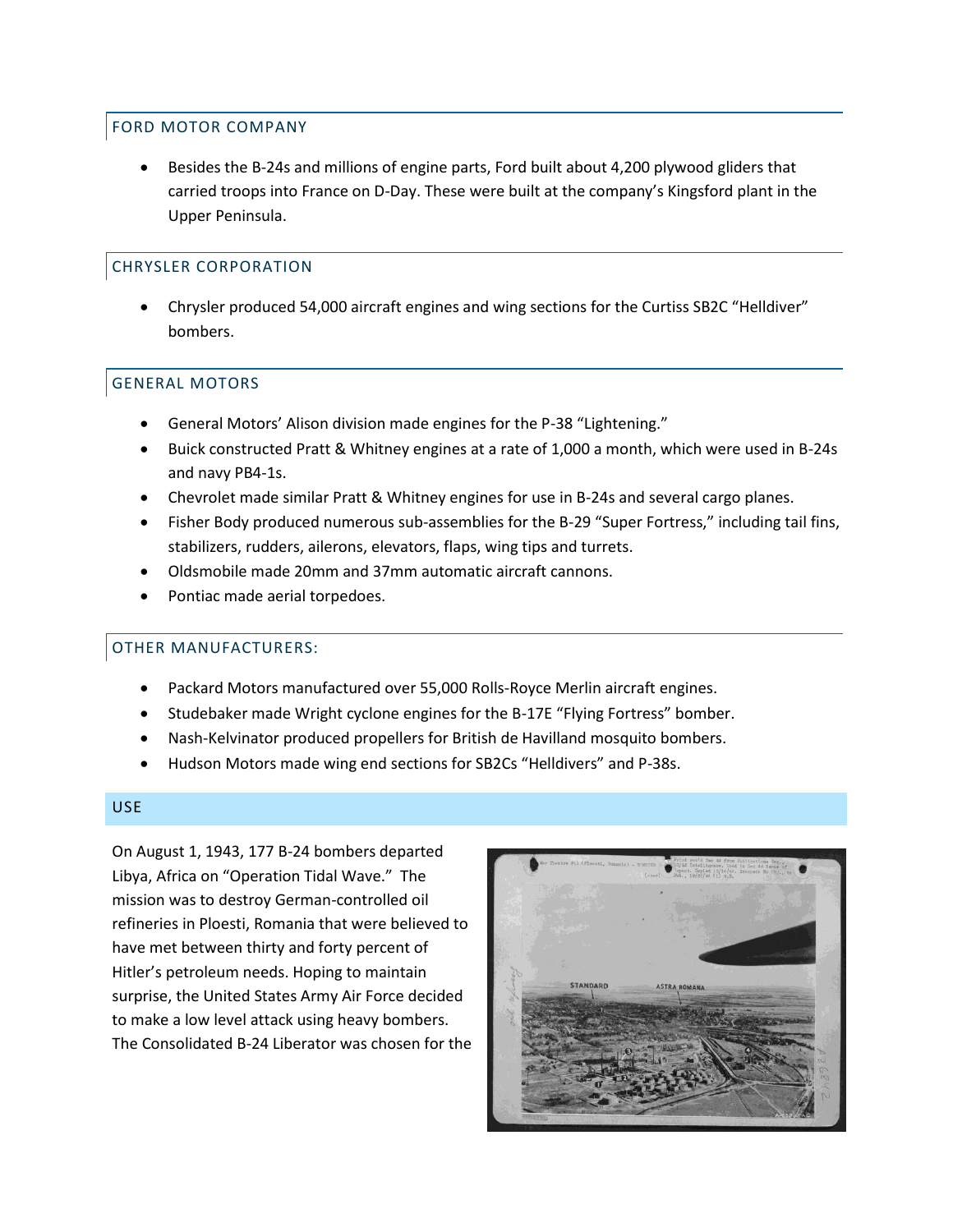mission because the B-17 did not have the range to reach Romania from North Africa.

Five groups of B-24 bombers left Libya on the mission. Navigational problems due to weather and flying over unknown territory complicated the mission. By the time the first group of bombers reached Ploesti, the town's defenders had been alerted and responded with strong anti-aircraft fire. When the mission was complete, fifty-four B-24s had been lost and 532 airmen were killed, taken prisoner, missing or interned. The remaining sixty-three aircraft landed at bases on Malta, Sicily, Cyprus and Turkey. Despite the heavy U.S. casualties, the attack destroyed just over 40 percent of the Ploesti's refining and cracking capacities.

Although not considered a triumphant mission, the attack on Ploesti was one of the most impressive individual air raids of World War II. All crew members received the Distinguished Flying Cross for their part in the mission and five Medals of Honor were awarded, three of them posthumously.

# **HELMETS**

While the production of most war goods was contracted to firms around the country, one very important item was produced almost exclusively in Detroit. More than 20 million steel helmets were stamped and fabricated by the McCord Radiator and Manufacturing Company on East Grand Boulevard.



During World War I, heavy artillery and trench warfare caused countless head injuries. Several nations began experimenting with steel bowl-shaped headgear and it took some trial and error before helmets could be massproduced.

Helmets became standard issue for soldiers during World War II. While engineers were completing the development of a new helmet, called the M-1, the U.S. manufactured 904,020 M-1917A1 Transition Helmets from January to August 1941.

McCord made over 20 million M-1 Helmets., with an average production was 260,000 helmets per month. In January 1943 the Schlueter Manufacturing Company of St. Louis, Missouri also began producing M-1 helmets. They were the only other M-1 helmet manufacturer and they made 2 million during the war. McCord was the sole producer of a limited run of 148,000 M-2 helmets.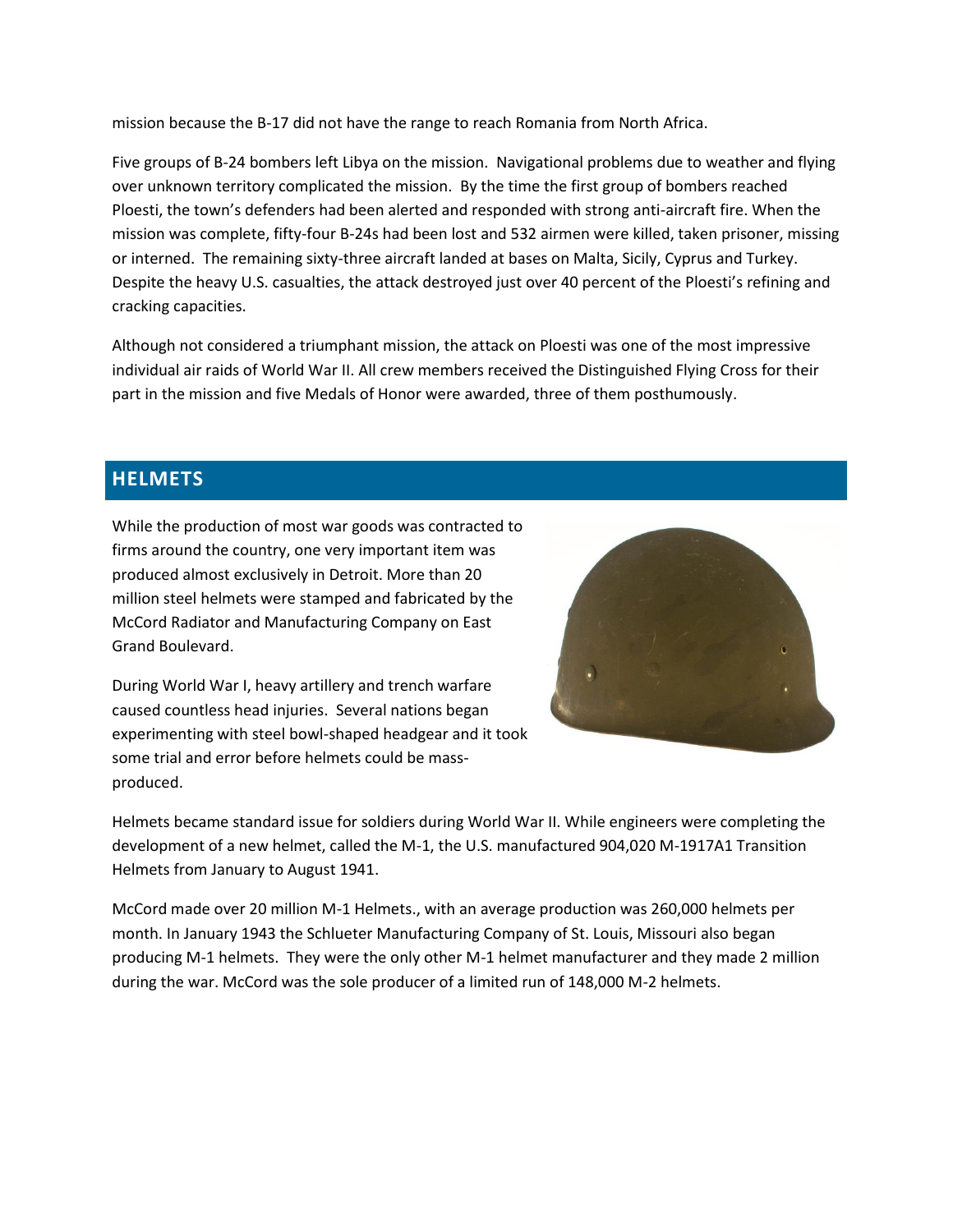

St. Clair liners, produced in Marysville, Michigan, were made of resin-impregnated duck cloth cured under 110 pounds of steam pressure. They produced approximately 1.3 million M-1 helmet liners between 1942 and 1944. Capac Manufacturing Company used the more common high pressure process of making liners that used a hydraulic press to form resin-coated duck cloth. They produced 2-4 million liners between 1942 and the end of the war in 1945. In total, 9 American companies produced helmet liners during World War II.

M-1 helmets were so well-designed that they

continued to be standard issue for several decades. They were finally replaced in 1985 by the PASGT helmet. Other countries copied the style for their own use.

Helmets were meant to protect soldiers from debris, shrapnel and bullets. Soldiers often refused to buckle their helmets for fear of having their head jerked back by nearby explosions. Though the likelihood of this occurrence was not great, a new buckle was introduced in 1944 to alleviate this concern. The T1 chinstrap, designed to release under pressure greater than 15 pounds, was developed too late to be a significant feature in World War II helmets, but it continued to be used in the Korean War.

Another problem with the M-1 helmet involved their stainless steel rims. The rims did not retain paint and caused parts of the helmet to shine brightly when exposed to light or the sun. McCord and American troops tried to solve the problem by sandblasting and utility tape, but the results were not satisfactory. In May 1944, the U.S. Army requested that the problem be corrected. By October 1944 McCord began using Hadfield Manganese steel, the same that was used for the shells, for the rims.

# **LANDING CRAFT**



At many points during World War II, the Allied forces needed to get soldiers to shore quickly without endangering their ships. The Landing Craft, Vehicle, Personnel (LCVP) allowed them to do it. Along with other landing craft and amphibious vehicles, LCVPs were essential to key maneuvers such as the Normandy landing on June 6, 1944. While Detroit's automobile manufacturers were busy making other war products, its numerous boat and ship makers took on the challenge of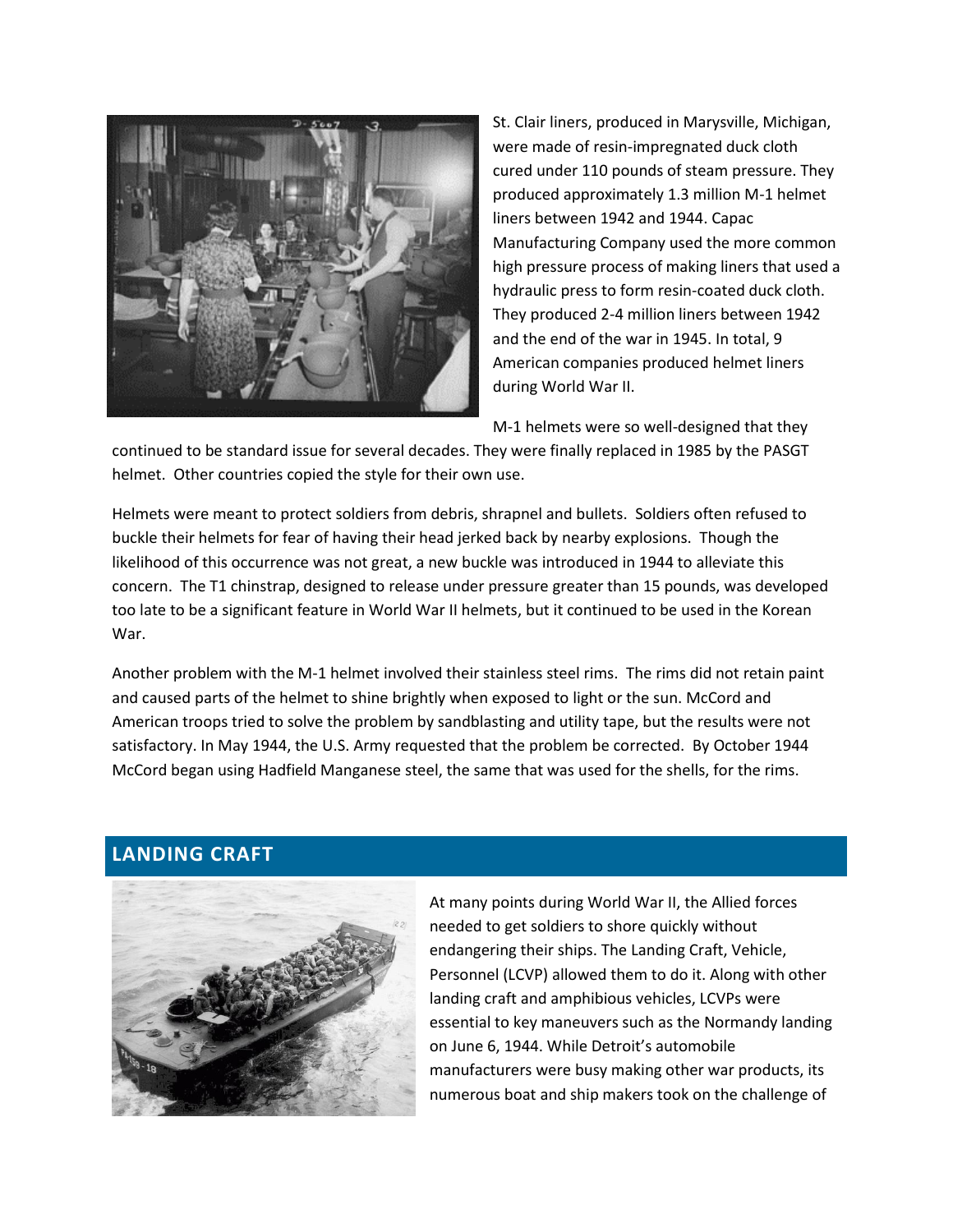producing the LCVPs.

The LCVP – Landing Craft, Vehicle, Personnel – was a shallow draft vessel with a ramp on the bow. LCVPs carried soldiers to the shore. Their lightness and shallow draft meant they could get much closer to the shore than many other boats. Unlike rowboats, they could also carry guns for defense. Before battle, the boats needed to be transported in larger ships that would wait at a designated distance from the shore before deploying the LCVPs. The landing craft crossed the water toward the beach until the soldiers inside could lower the ramp and land. An LCVP could transport a jeep or up to 36 troops from a ship to a beachhead.

#### PRODUCTION

American landing crafts were also known as "Higgins Boats," which were named after their inventor, Andrew Higgins. In the 1930s, Higgins created a shallow-draft boat for use in the Louisiana bayou. In the late 1930s, the U.S. Navy commissioned Higgins to adapt his boat with a quick deploying ramp so it could be used to transport Marines. Made almost entirely from wood, the Higgins Boat could operate in shallow water, easily land its bow and then quickly retract after deploying up to 36 soldiers.

# CHRIS-CRAFT CORPORATION

- The Chris-Craft Corporation based in Algonac delivered over 10,000 landing crafts from plants on the St. Clair River, as well as in Cadillac and Holland, Michigan.
- The Chris-Craft factories manufactured several types of landing craft, including 36' "Eureka" boats, LCPRs, LCVRs and LCVPs.
- They also made thousands of patrol boats, picket boats, target tow boats, personnel transports and rescue craft.

# OTHER MICHIGAN MANUFACTURERS

- Chrysler Corporation: Marine engines and turbines, marine tractors
- Gray Marine Motor Company (Detroit): Marine diesel engines
- Hudson Motor Car Company (Detroit): Marine gasoline engines
- Packard Motor Car Company (Detroit): Engineered and made 14,000 V-12 marine engines for PT boats, 600 horsepower V-12 diesel engines, US Navy mine sweepers, stainless steel and other non-magnetic components
- Hacker Boat Company (Mt. Clemens): 45' Navy picket boats, 34' radio controlled target tow boats, redesigned the fast Army Air Force rescue boat.



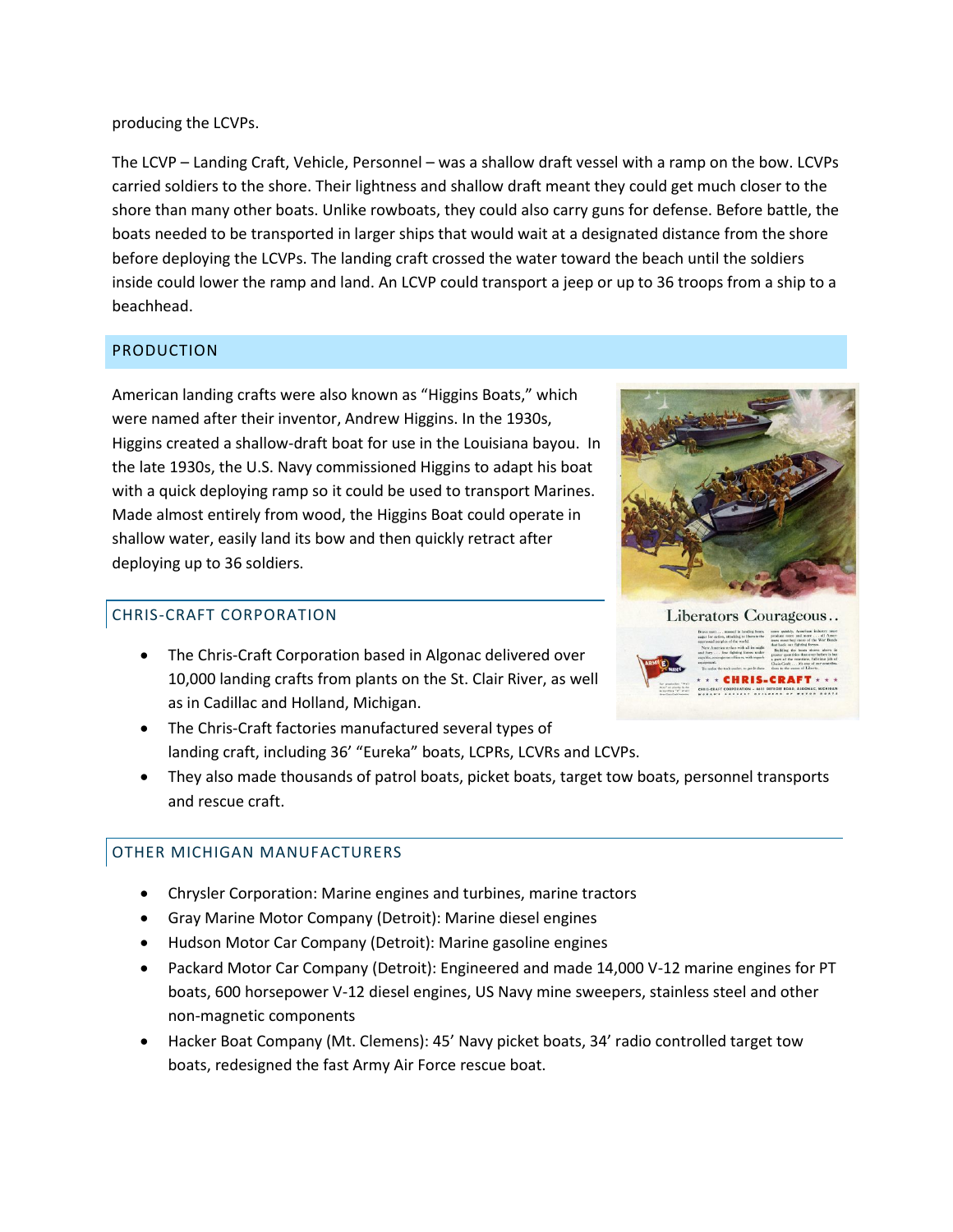

Operation Overlord, also known as the invasion of Normandy, is considered the decisive battle of the war in Western Europe. The naval component of the operation, code named Operation Neptune, was made up of large numbers of warships, auxiliaries and landing craft. In addition to 1,200 warships, Britain, Canada, the United States and the navies-in-exile of France, the Netherlands, Norway and Poland provided 4,126 amphibious landing craft. More than 3,500 were used during the Normandy Invasion. They provided the crucial troop-carrying capacity to land thousands of men,

vehicles and artillery along the 50-mile wide target area in the Bay of the Seine.

The initial assault from landing ships and craft was on a five-division front between the Orne River and the Cotentin Peninsula. The region was divided into five landing beaches, code named Utah, Omaha, Gold, Juno and Sword. The American-manned Western Task Force was assigned the first two beaches and the British-dominated Eastern Task Force took the other three.

On June 5, 1944, Operation Neptune put to sea and began gathering in assembly areas southeast of the Isle of Wight. The American landing at Utah beach began at 6:30 a.m. on June 6. Despite landing slightly south of the target area, the U.S. 4th division advanced rapidly toward its initial objectives. At Omaha beach, American landings began at 6:35 a.m. The landing crafts encountered underwater obstacles that slowed progress and made them easy targets for the German gunners on shore. It took a combination of short-range destroyer gunnery support, aerial bombardment and infantry assaults to break the German defenses. It was not until noon that the U.S. 1st and 29th divisions crossed the beach line in force.

The British sector proceeded more smoothly. Despite rougher seas and higher-than-expected tides, naval gunfire support kept German defensive fire suppressed at Sword and Juno beaches. The landings, which began at 7:30 a.m. and 7:35 a.m., respectively, went smoothly and the British and Canadian divisions moved inland by early afternoon. At Gold beach, obstacles were more numerous than expected and many landing craft were lost. This hindered the buildup of forces ashore and it wasn't until nightfall that the beach was secured.

After overrunning the German beach defenses, the Allies rapidly expanded the individual beachheads, and landing craft reinforced the takeover with new troops, munitions and supplies. Allied naval and shore-based artillery helped defeat the initial German counter-attacks, and Allied air attacks hindered the transportation of German reinforcements to the region. By July 25, the Allies were strong enough to launch Operation Cobra and begin the liberation of France.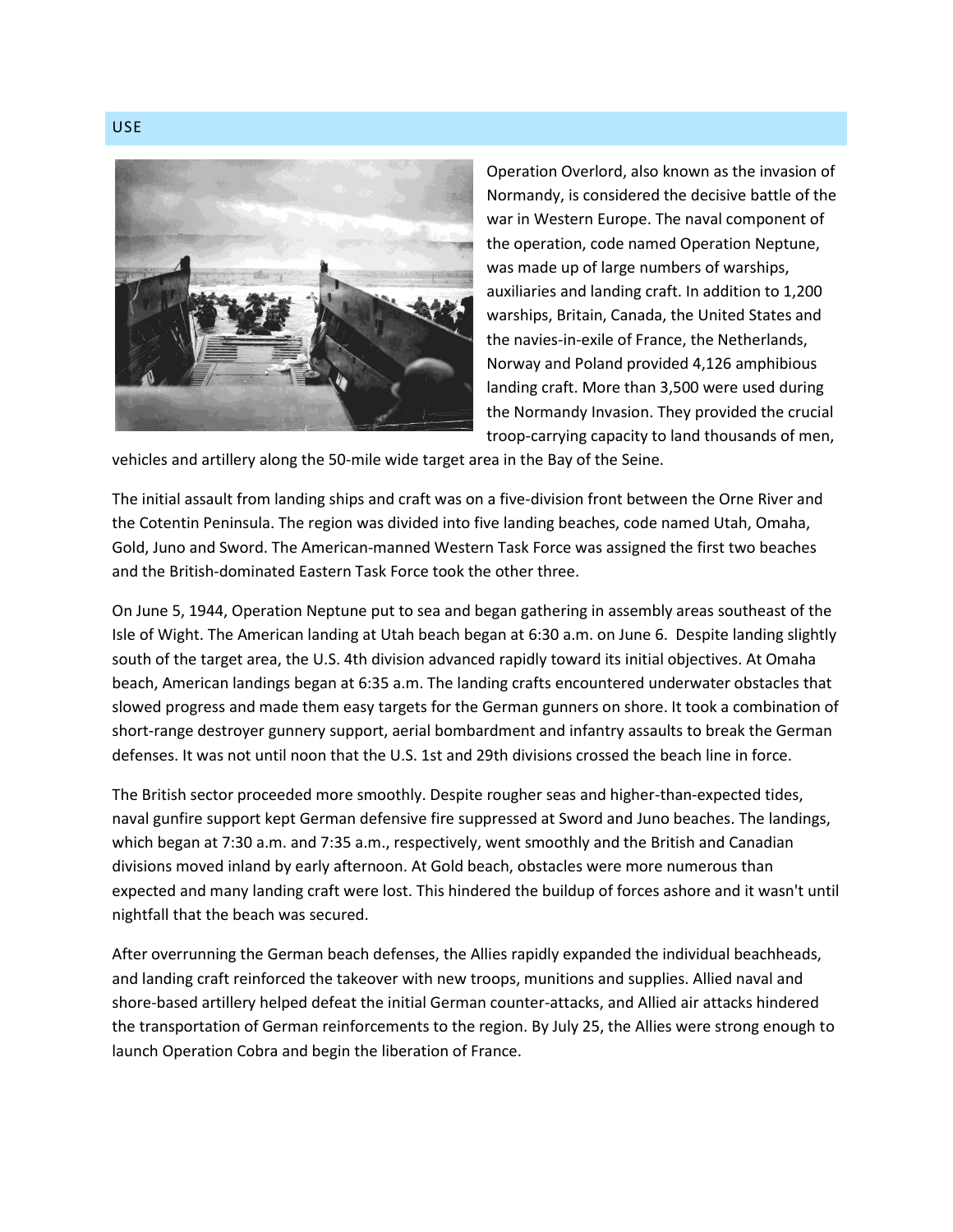# **TANKS**

Tanks had proven essential to breaking through trenches and enemy lines during World War I. By the time World War II began, they were indispensable. Their tread could travel over ground that wheeled vehicles could not and their armored bodies shielded the men manning their powerful weapons. The U.S. especially wanted to improve tanks' reliability, which had been notoriously poor in the previous war. Detroit manufacturers worked tirelessly to ensure their tanks were durable, effective and easily maintained. In a short span of years, they produced tens of thousands of tanks.



The U.S. made several types of tanks during the war and had more models waiting to begin production had the war continued into 1946.

The first tank built in Detroit was the M3, in 1941. It was rushed through development and had several weaknesses. The limited mobility of the most powerful gun and the tank's tallness left it vulnerable to attack. However, its large numbers, quick production rates and reliability in the field helped turn the tide of battle in North Africa. To avoid confusion with the M3 Stuart light tank, the M3 medium tanks were referred to as "Lee" or "Grant" tanks, depending on the turret styles.

The M4 Sherman was the primary tank used by the US and its allies during the war. There were several variations on the M4, differing in armor, power and armament. Near the end of the war, German Tiger and Panther heavy tanks began to outclass the M4 in terms of armor thickness and firepower.

The US responded with the M26 Pershing heavy tank. The M26 tank was bigger, heavier, had a better primary weapon and used torsion bar suspension instead of spring suspension. It is a forerunner of modern tanks and its use continued into the 1950s after the end of the war.

Detroit manufacturers also constructed light tanks, called "destroyers." They were fast, lightly armored and carried heavy weapons designed to chase and destroy enemy tanks. The M-8 tank destroyer carried a 75mm Howitzer and could reach speeds of 40 miles per hour. The M-18 Hellcat had a 76mm gun and could go even faster, up to 60 miles per hour. Tank destroyers were very effective against Germany's heavy tanks, which were not built for speed.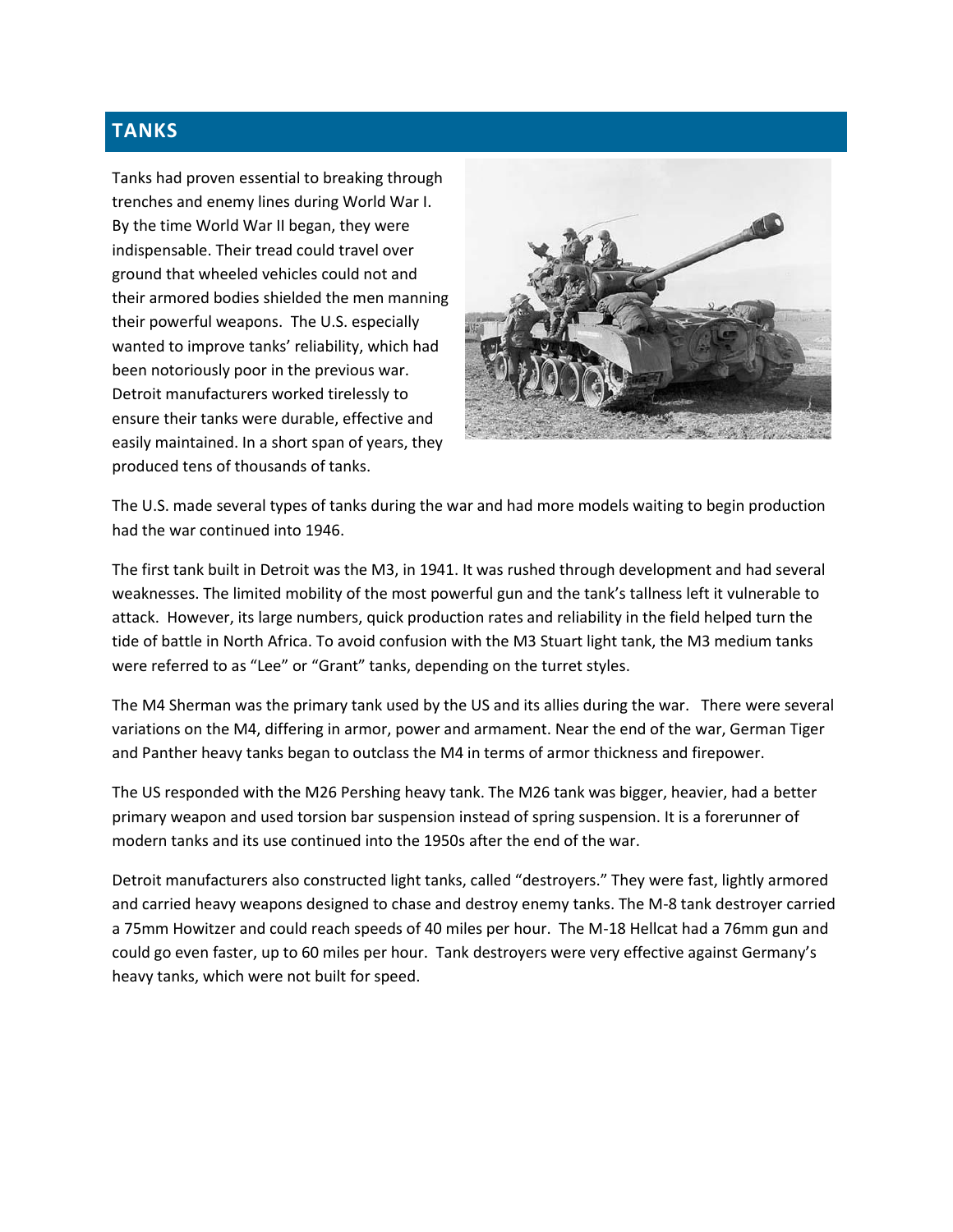#### PRODUCTION

U.S. automakers produced tens of thousands of tanks, starting well before the U.S. entered the war.

#### FORD MOTOR COMPANY

Ford manufactured almost 1,700 M4A3 tanks and over 1,000 M4 tank destroyers.

#### CHRYSLER CORPORATION

In September 1940 the Army partnered with Chrysler Corporation and architect Albert Kahn to build the one million square foot Detroit Arsenal Tank Plant in Warren. In 1942, it expanded to 1,248,321 square feet.

When the Tank Arsenal reached full production, its 5,400 employees were working 24 hours each day, 6 days a week and were prepared to turn out 1,000 tanks a month. In December 1942 they produced almost 900 tanks.



Chrysler's Tank Arsenal surpassed all facilities in the

rapid assembly of the main battle tanks. The complex depended on more than 700 sub-contractors, often small machine shops in Detroit, to manufacture the parts for a tank.

- By the end of the war, 22,234 tanks were made at the plant, a quarter of all US production.
- Almost 18,000 were M4 Shermans. 7,500 were given the innovative multibank engines. About 800 M4s were later modified for the British army in 1943.
- Of the 6,258 total M3 tanks built in the U.S., 3,352 were assembled at the tank arsenal.

# GENERAL MOTORS

- Buick produced 2,500 M18 Hellcat tank destroyers.
- Cadillac manufactured 6,550 M5 Stuart light tanks, almost 3,600 M24 light tanks and more than 1,700 M8 tank destroyers.
- General Motors also turned out engines for the M5 tank, as well as gun carriages and chassis for various tanks.
- Fisher Body made thousands of M4 Sherman tanks in Grand Blanc, as well as T25s and T26s.
- Pontiac made M5 Stuart light tanks.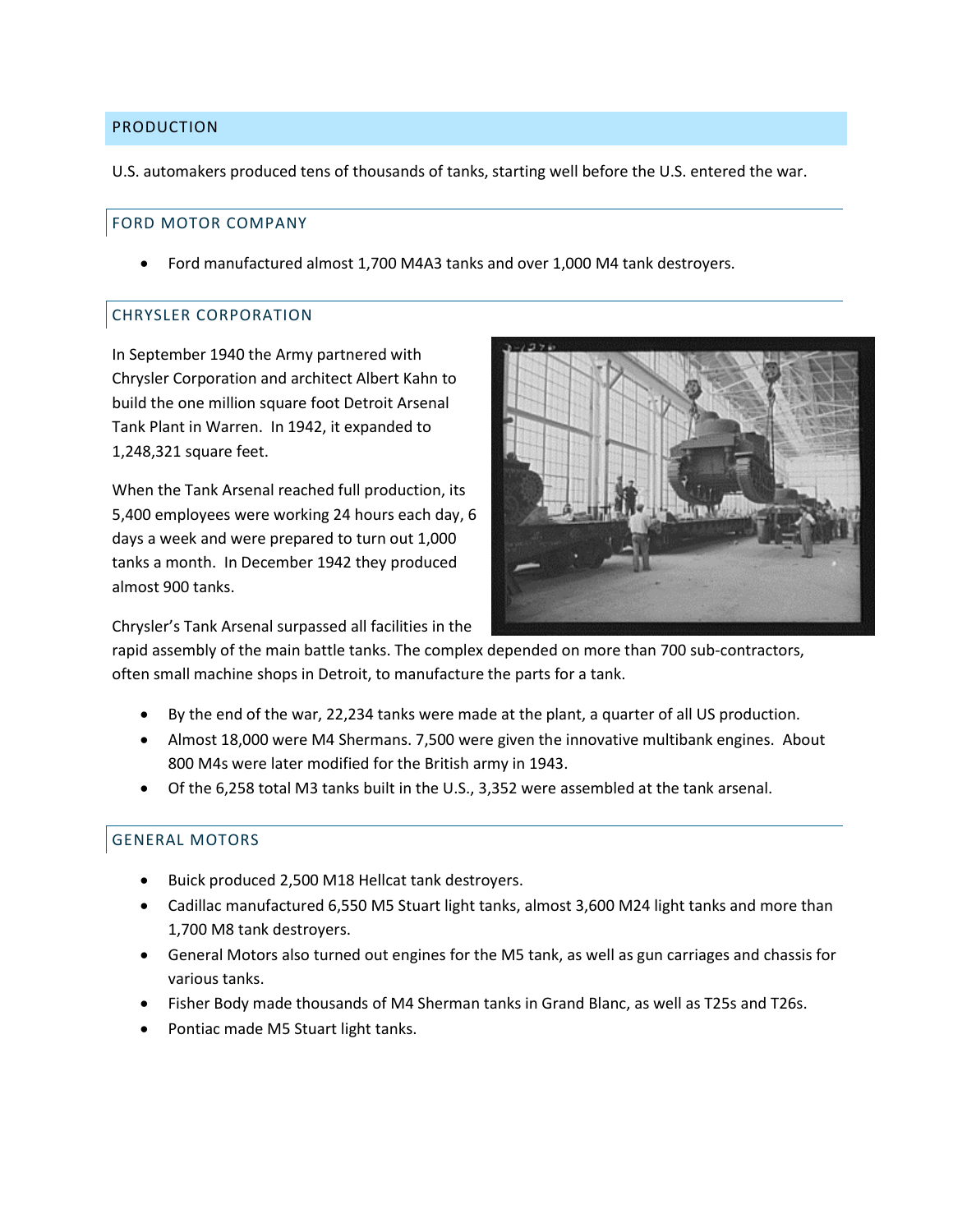# The United States' efforts to produce tanks quickly and efficiently for the British and others were instrumental in helping the Allied Forces gain lost ground in North Africa, as well as in conquering Italy. This is especially true of the M3 and other early models.

Armored units were the "cavalry" of World War II. Tanks could fire at enemy lines from a distance as well as flush out cave and pill boxes; their armor gave the soldiers inside some protection from enemy fire on the ground and in the air. As tanks got bigger, more powerful and better-armored, tank destroyers also grew in significance.

# M3

- Of the 6,258 M3s produced by the U.S., 2,855 were supplied to the British army and about 1,368 to the Soviet Union.
- British M3s were used against Rommel's forces at the Battle of Gazala near Tobruk, Libya on May 27, 1942. They continued to serve in North Africa until the end of that campaign.
- U.S. 1st Armored Division in North Africa also used M3 tanks in the North African campaign.
- Several M3s saw limited action as armored recovery vehicles in the battle for Normandy.
- M3s were used on the Arctic Front in the Red Army's offensive on the Litsa front towards Kirkenes in October 1944.
- During the battle for Tarawa Island in 1943, the U.S. Army attacked nearby Makin Island supported by a platoon of M3A5 Lee medium tanks. It was the only U.S. Army combat use of the M3 in the Pacific Theater.
- In the Far East, the M3's main task was infantry support. It played a pivotal role during the Battle of Imphal, during which the Imperial Japanese Army's 14th Tank Regiment encountered M3 medium tanks for the first time.

# M4

- The U.S. Army was issued 19,247 M4 Shermans and the U.S. Marine Corps received 1,114. The U.S. also supplied 17,184 M4 tanks to Great Britain, 4,102 to the Society Union and 812 to China.
- The British 8th Army was the first to use M4 tanks in battle at the Second Battle of El Alamein in Northern Africa in October 1942
- The U.S. first used M4 Shermans during Operation Torch, a British-American invasion of French North Africa in November 1942.
- The M4 and M4A1 were the main tank types in U.S. units until late 1944, when the Army began replacing them with M4A3, which had a more powerful engine. Some M4s and M4A1s continued in U.S. service for the rest of the war.

## USE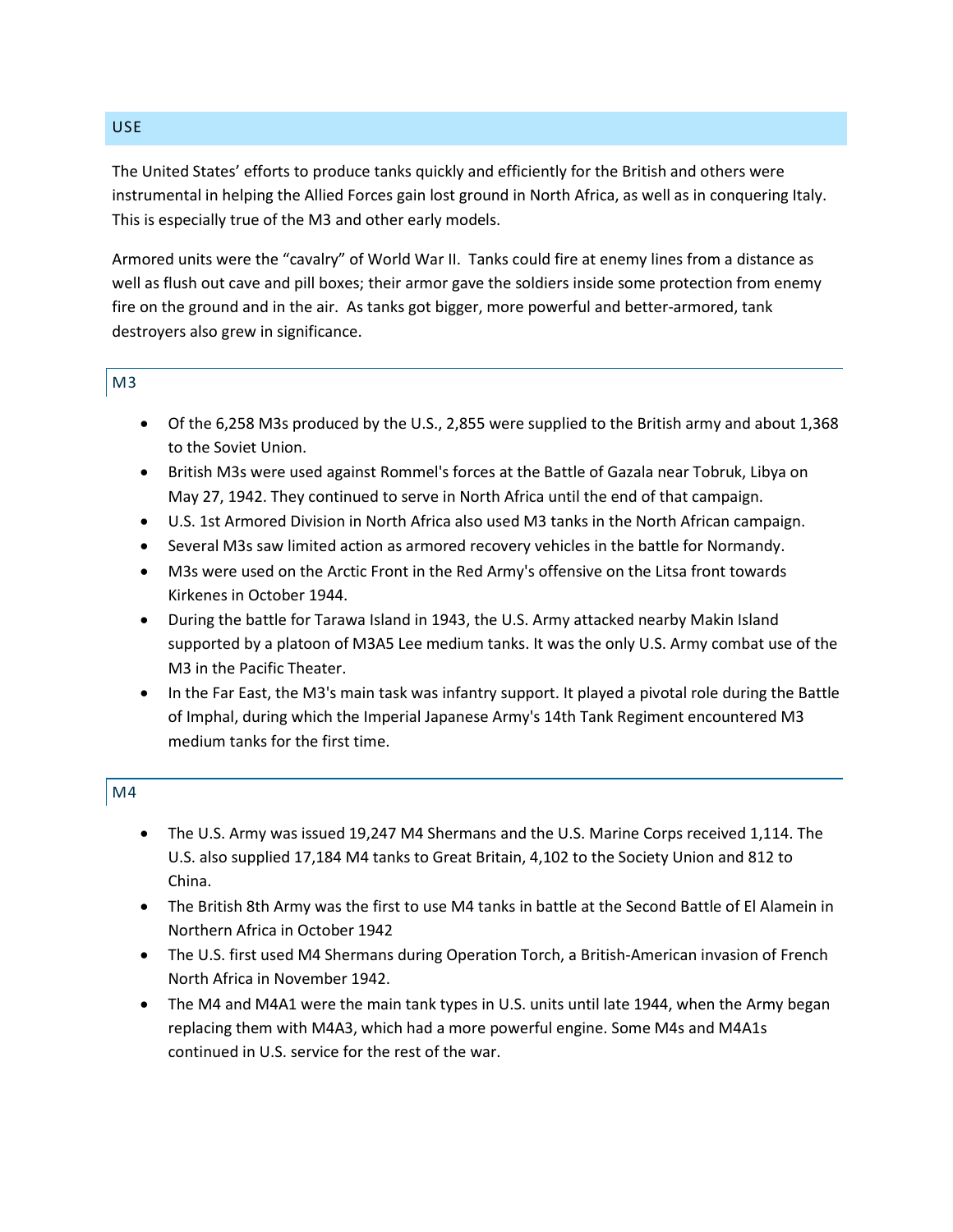- The M-26 was developed near the end of World War II and named after World War One General John J Pershing of the American Expeditionary Force.
- The M26 Pershing was slow to develop, since the U.S. Army did not initially need a heavy tank. When the Germans debuted their Panther and Tiger series of tanks in mid-1943, the U.S. Army finally needed a heavily-armed and armored weapons system.
- Overall, the M26 Pershing arrived too late to be an effective tool in the European Theater, but roughly 200 saw service with the 3rd and 9th Armored Divisions.
- M26 Pershings were part of the armored column that crossed the Remagen Bridge over the Rhine River and into Germany in March 1945.
- Ten M26s were shipped to the Pacific Theater for action in Okinawa, but they arrived too late to be of effective tactical use.

# **TRUCKS**

Although their military purposes had been pioneered during World War I, automotive vehicles had greatly improved by the late 1930s. Detroit car manufacturers were instrumental in designing and building trucks, ambulances and Jeeps for the Allied forces. Chrysler, Ford, General Motors and others produced hundreds of thousands of vehicles in the early 1940s.



World War II trucks came in a variety of sizes and were adapted to diverse purposes. Though some trucks were single-axle drive, many were 4x4 or 6x6 models that could carry large amounts of cargo over tough terrain. The trucks ranged in size from  $Y_2$ - and  $Y_4$ -ton trucks made in the early stages of the war to GMC's 2½-ton "workhorses." Jeeps – the light utility vehicle most often used by the armed forces – had load limit of 800 pounds.

The military tried to standardize vehicle design to minimize the kinds of replacement parts it needed to carry on hand. As a result, trucks and jeeps were built with interchangeable, often identical, components.

Often it was the equipment carried or attached rather than the build of the vehicle that determined its purpose. Jeeps and trucks could be fitted with searchlights, radar, radios, supplies or guns depending on the need.

## M26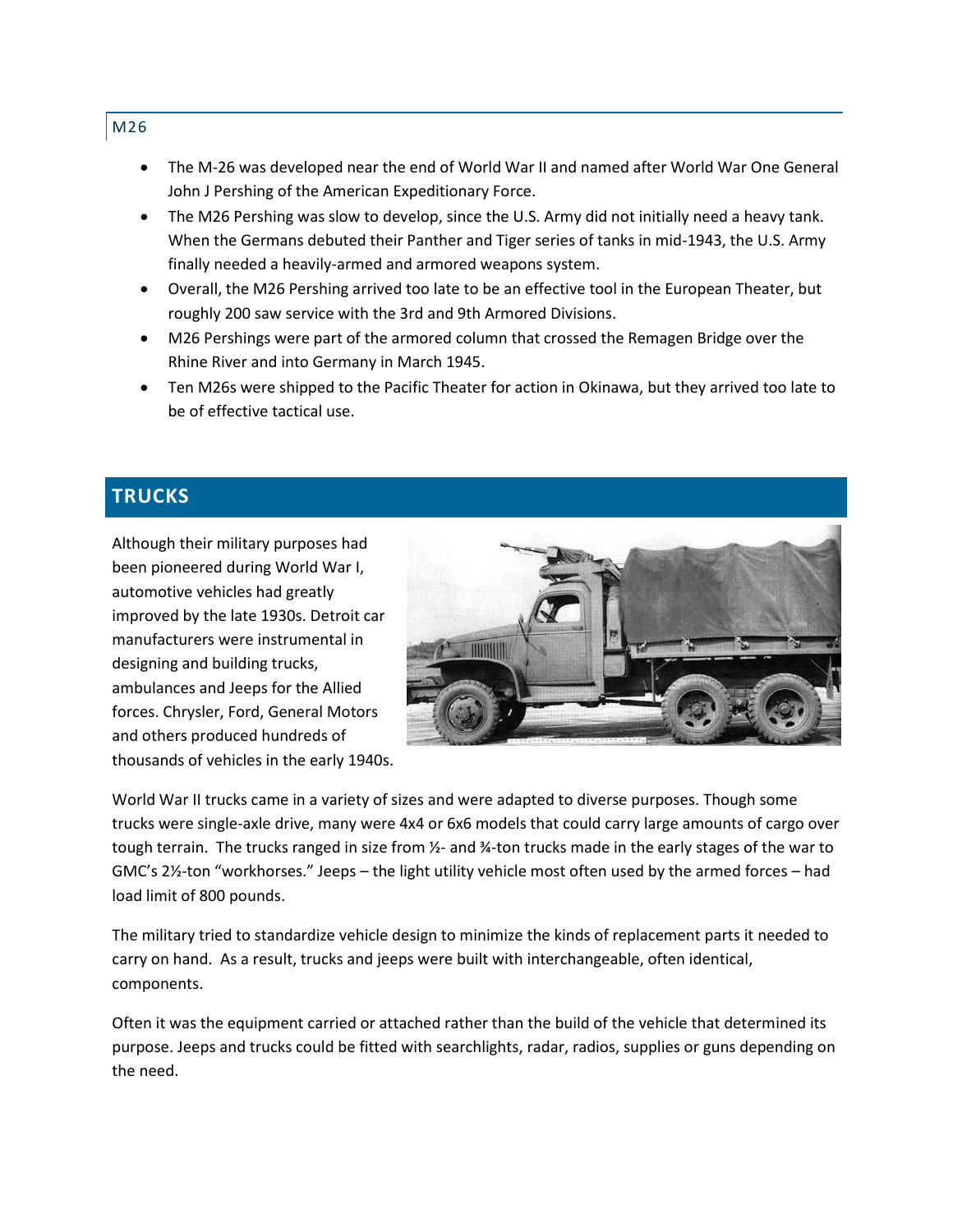#### PRODUCTION

Detroit's auto manufacturers and parts suppliers produced more than 2.5 million rubber-tired nonarmored transports. The trucks and parts were manufactured in factories all over the country, with Detroit as the center for design.

#### FORD MOTOR COMPANY

- Ford manufactured 12,500 armored cars, over 12,000 amphibious jeeps, 93,000 trucks, and 12,500 autos.
- Ford and Willys-Overland, with facilities in Detroit and Toledo, produced about 640,000.



# CHRYSLER CORPORATION

- Chrysler's Dodge division produced over 400,000 trucks at the Mound Road Assembly Plant in Warren, MI.
- $\bullet$  255,000 were 34-ton models (WC-51 WC-59) made early in the war
- 43,000 were WC-62 and WC-63 versions
- In 1942, the Chrysler Parts Corporation used the John R plant, a former Studebaker factory, for production overflow from its Highland Park facility. It also used several Detroit warehouses for extra storage.

# GENERAL MOTORS

- GM made over 925,000 trucks of all kinds, including:
- About 450,000 GMC 2 1/2 ton vehicles
- About 470,000 Chevrolet 4x2, 4x4, and 4x6 trucks
- 21,147 DUKW393 "Duck" boats
- Buick manufactured ammunition vehicles and armored personnel carriers.
- Pontiac produced trucks and diesel engines.

#### USE

Large trucks were especially important in the European theater where there was a lot of land to cover, while Jeeps and smaller trucks were essential in the island landscape of the Pacific theater.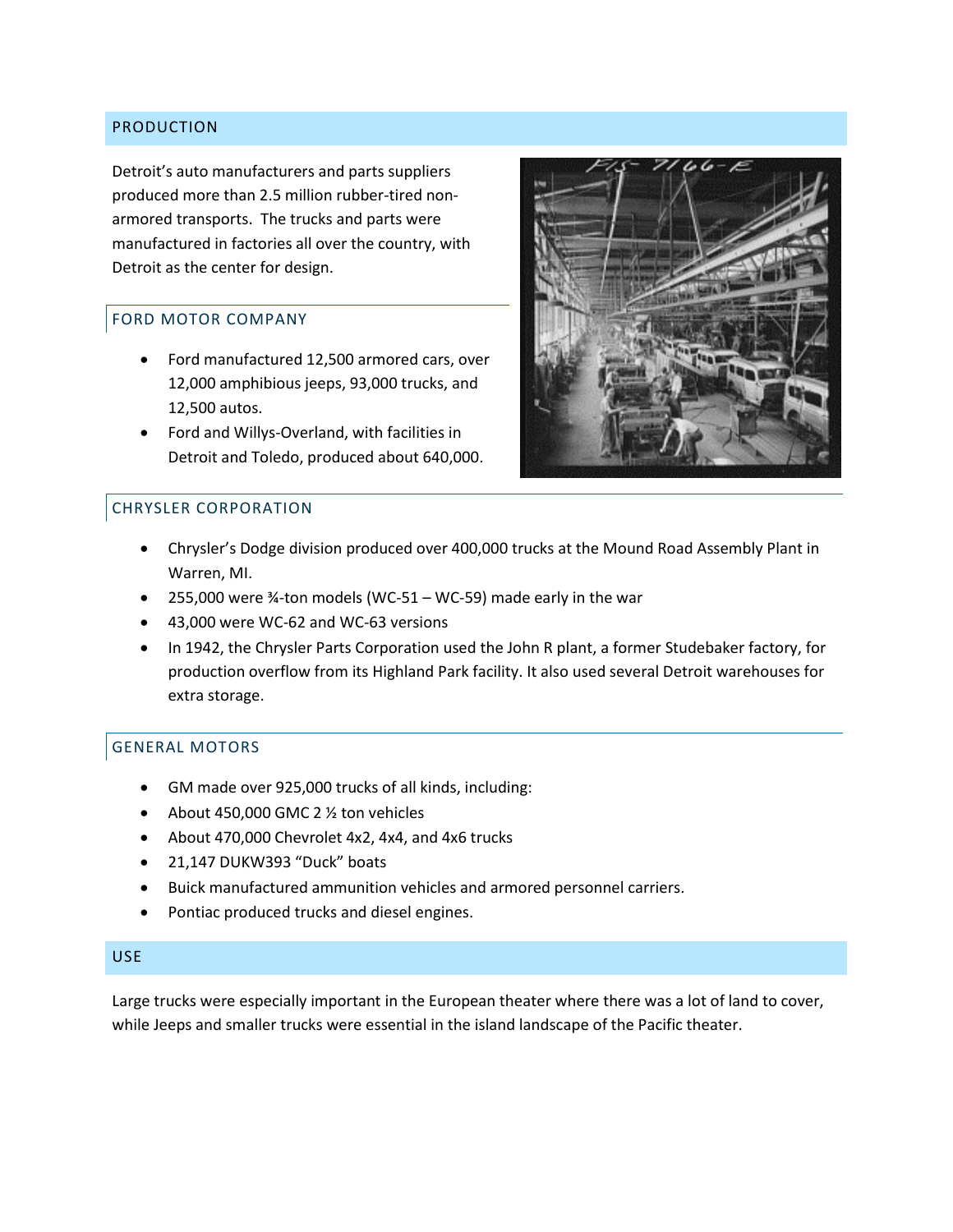# FORD GPW

- Jeeps served with distinction in every aspect of the war and were the key general purpose vehicle.
- They were modified for many different uses, including garbage trucks, artillery platforms, messenger service and heavily armed rapid strike assault vehicles.
- The Navy used Jeeps on fleet carriers as aircraft "tugs."
- In Europe, many Jeeps were field-modified with a 3-ft vertical steel bar welded to the center of the front bumper to break decapitation wires strung across roads.

# DODGE WC SERIES

- WC-51 and WC-52 trucks were called weapons carriers. They had folding troop seats on both sides of the cargo area and were primarily used to haul personnel and ammunition, not weapons.
- The WC-53 Carryall had an enclosed body with windows, intended for troop transport or light cargo.
- The WC-54 Ambulance had a crew of 2 and a capacity of 4 casualties on litters or 6 casualties seated. It was used in all theaters of the war and helped assist troops during the invasion of Normandy in 1944.
- WC-56 and WC-57 Command Cars were used for transporting officers and for reconnaissance missions. Their distinctive profiles made them a target and production was ended in 1944.
- The WC-62 and WC-63 were often used in conjunction with the Dodge WC-52 and WC-53 weapons carriers. Their main use was to carry cargo and soldiers.

# GMC CCKW - 21/2-TON TRUCKS

- Assigned primarily to U.S. Army supply units, these trucks were operated largely by African American soldiers.
- By mid-1944, pre-invasion air raids had all but destroyed the railroads in Normandy. After the D-Day landings, supplies could only reach the troops by truck. The CCKW was a pivotal truck during this initiative, nicknamed the "Red Ball Express." At its peak, the Red Ball Express operated nearly 6,000 vehicles and carried about 12,500 tons of supplies a day. It ran for three months, moved about a million tons of supplies and wore out 50,000 truck tires.
- The CCKW truck remained in service in the U.S. Army and its European allies for decades after the